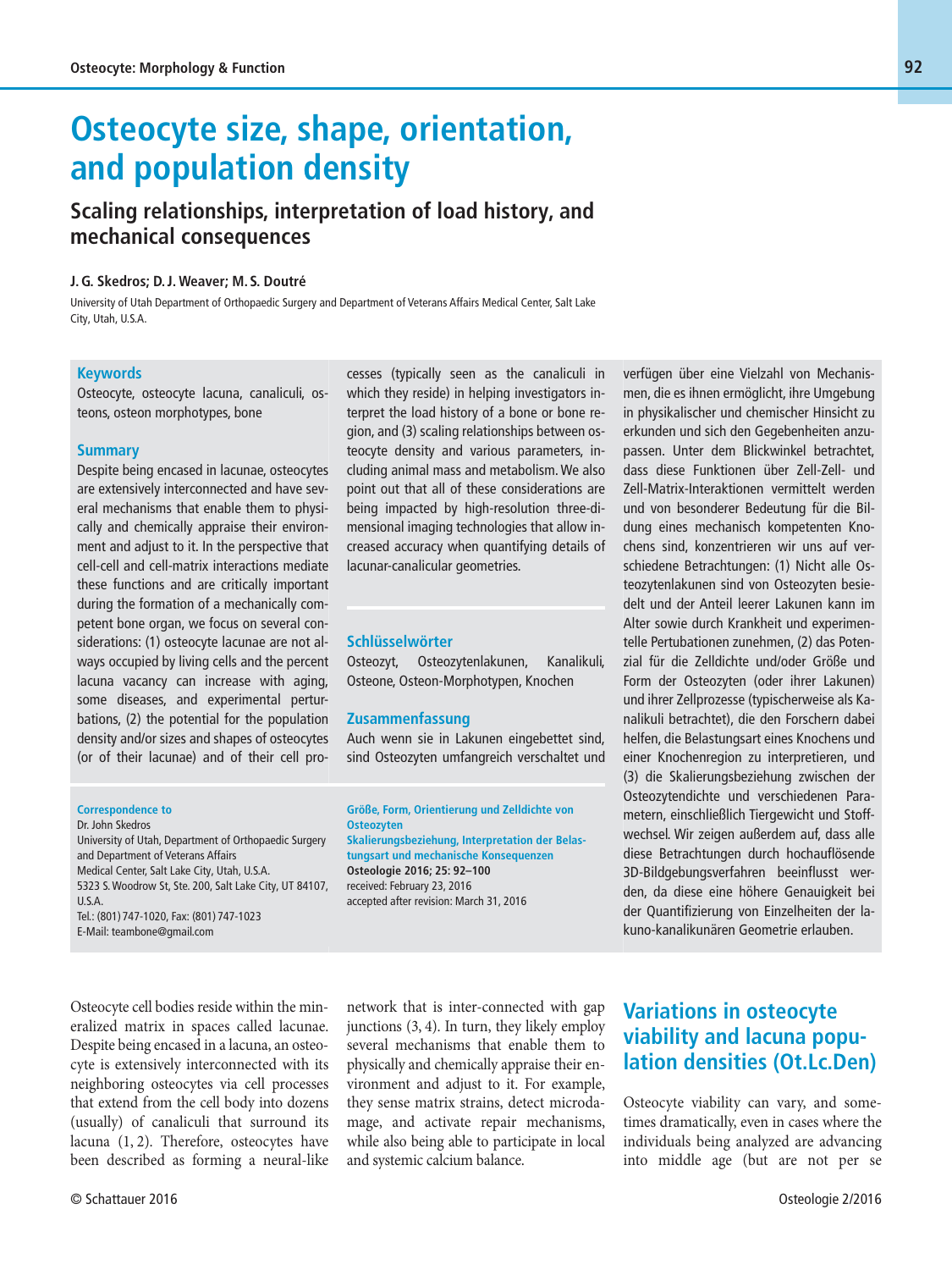"elderly"), have diseases that affect bone health, or have been subjected to experimental perturbation (5–9). However, in studies of the normal functions of embedded osteocytes, it is common that the percentage of osteocytes that are alive cannot be determined. ▶ Table 1 (see online supplementary material to this article on www.osteologie-journal.de) lists selected studies that have used 2D imaging to examine osteocyte lacuna population den-sities (Ot.Lc.Den)<sup>[1](#page-1-0)</sup> and/or osteocyte viability in various bones.

<span id="page-1-1"></span>In our studies of regional variations in Ot.Lc.Den in limb bones from horses, deer, elk, and sheep, we were not able to determine percent osteocyte viability because the tissues were obtained many days after the animal had died (10, 11). But even if the tissues had been obtained immediately at the time of death, the only way to determine osteocyte viability is with immediate tissue processing using special fixation procedures and staining. In view of this deficiency, we argued that osteocyte viability was likely high because we used relatively young adults and because lacunae were not plugged with hypermineralized tissue, which has been associated with aging, ischemia, or necrosis. These observations and the estimated younger ages of our animals led to our suggestion that the percentage of dead osteocytes is small; this is consistent with observations of ~90 % lacuna occupancy in the dorsal cortex of third metacarpals (MC3s) from horses similar in age to those used that we examined (12).

However, the theoretical idea that lacuna vacancy can be largely ignored in normal younger individuals leads to the problem of when (at what age) does this issue become important? Investigators might take comfort in knowing that studies have reported that the percentage of vacant lacunae at age ~80 years in normal human males and females is about 10 % in cancellous bone from iliac crest biopsies (7, 8) and about 14 % in cortical bone of ribs (13). However, age and glucocorticoid treatment were found to be associated with signifi-

#### **Key Points**

- **•** Osteocyte lacunae are not always occupied by living cells, even in younger bones.
- **•** Osteocyte population densities and sizes/shapes do not correlate with load history.
- **•** Morphologies of osteocyte processes (canaliculi) do not correlate with load history.
- **•** Osteocyte density does not scale simply/ straightforward with metabolism or body mass.
- **•** The "stressed volume effect" should be considered in studies of osteocyte physiology.

### **Kernbotschaft**

- **•** Bereits in jungem Knochen sind nicht alle Osteozytenlakunen von Osteozyten besiedelt.
- **•** Die Zelldichte sowie die Größe beziehungsweise Form der Osteozyten korrelieren nicht mit der vorherrschenden Belastungsart.
- **•** Die Morphologie der Osteozytenfortsätze (Kanalikuli) korreliert nicht mit der vorherrschenden Belastungsart.
- **•** Die Zelldichte der Osteozyten skaliert nicht eindeutig mit Stoffwechselparametern oder dem Körpergewicht.
- **•** Bei der Bewertung der Osteozytenphysiologie sollte der "stressed volume effect" berücksichtigt werden.

cantly increased osteocyte lacuna vacancy (7, 8). In a study of cancellous bone from trans-cortical iliac crest biopsies from humans with and without a hip fracture, Mullender et al. (14) reported that controls had  $~18\%$  empty lacunae (including a subgroup of individuals ≤ 55 years old) and osteoporotic patients had ~22 % empty lacunae. Although the difference between these two groups was not statistically significant, these percentages seem high. There are cases where the percent of empty lacunae is even higher. For example, using tibiae of normal and immobilized (by sciatic neurectomy) rats, Iwamoto et al. (9) found a significant increase in empty lacunae when compared to age- and sex-matched controls (40 % versus 34 % empty lacunae in

immobilized and control bones, respectively). Power et al.  $(5)$  reported  $~48-55\%$ empty lacunae in cortical bone from femoral neck cortices of elderly human females. These data are generally consistent with earlier studies showing that the percentage of empty lacunae increases, and often markedly, with age in humans (14–19). Consequently, as emphasized by Vashishth et al. (20), the typical age-related decline in osteocyte density is probably more pronounced than the age-related decline in lacuna density.

It is important to note that sex can influence age-related changes in Ot.Lc.Den and/or lacunar shape-related morphologies. Using the femoral shafts from 30 women aged 20–86 years that were imaged using synchrotron-radiation micro-CT, Carter et al. (21) found no significant relationship between Ot.Lc.Den and age. However, a significant reduction in lacunar volume with age  $(p < 0.001)$  was observed, in addition to changes in lacunar morphology. When divided into two groups (< 50 and  $> 50$  years) the younger group's lacunae were ~30% larger, flatter  $(p < 0.001)$ and less spherical ( $p < 0.001$ ). In contrast to these data in human females, and also using synchrotron-radiation micro-CT, Carter et al. (personal communication, submitted study) found that Ot.Lc.Den declines over the lifespan in the femoral shafts of males (36 men aged 18–92 years). They also showed that lacunar morphology demonstrated a tendency towards being more spherical and less elongate. These data suggest that sex plays a role in age-related changes in lacunar parameters. However, Busse et al. (22) did not detect sex-related differences in their study of age-related changes in Ot.Lc.Den in cortical bone of human femora from males and females across a broad age range. For additional data and discussion of age- related variations in human Ot.Lc.Den see their detailed study (22).

Previous studies investigating Ot.Lc. Den have also reported conflicting results in additional contexts. Jast and Jasiuk (23) used high-resolution micro-CT to examine tibial cortical bone in Sprague-Dawley rats (ages 3, 12, 32, 42, 60 and 72 weeks). Despite the marked increase in animals' size across this range, no statistically significant differences

<span id="page-1-0"></span>[<sup>1</sup>](#page-1-1) In this review, osteocyte lacuna population density (Ot.Lc.Den) usually refers to the number of osteocyte lacunae per bone area, which is abbreviated as N.Ot.Lc/B.Ar (as shown in Table 1).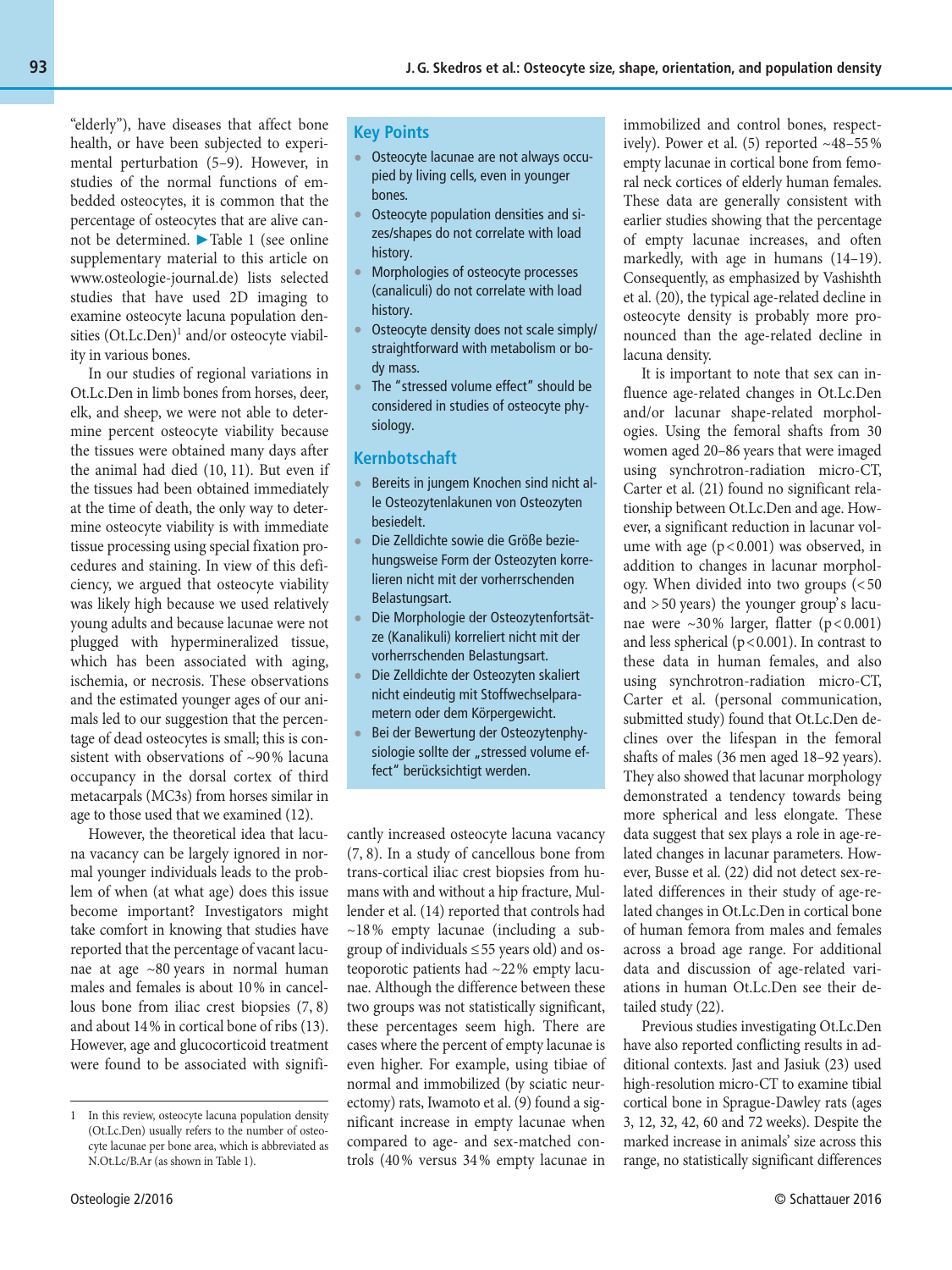in OtLc.Den or lacunar volume were found. Studies of human vertebral trabecular bone and femoral cortical bone (20, 24) have demonstrated that the relationship between Ot.Lc.Den and age is dependent on sex and is tissue specific. This could, in part, account for the discrepancy between results obtained by Mullender et al. (19) (a positive relationship with animal size and osteocyte density) and those found in Jast and Jasiuk (23) (no relationship with animal size and osteocyte density). Notably, osteocyte density in rats was reported to be  $\sim$ 93,000 mm<sup>3</sup> by (19), which markedly differs from the  $\sim$ 42,000 mm<sup>3</sup> reported by (23). This might reflect differences in the bone (femur vs. tibia) and/or bone "type" (cancellous vs. cortical); Mullender et al. analyzed femoral cancellous bone compared with the tibial cortical bone in Jast and Jasiuk (23). This discrepancy might also be influenced by differences in strain magnitudes between the rats used (Wistar rats vs. Sprague-Dawley rats). Perhaps this also is influenced by reduced accuracy of measurements made using 2D (19) vs. 3D (23) imaging (discussed below).

### **Interpreting load history and adaptation: density, size, and shape of osteocytes**

In an analytical study estimating matrix strains in bone surrounding osteocytes, McCreadie and Hollister (25) demonstrated that lacunar shape is an important determinant of the strains experienced by the osteocytes. In loaded animal models, lacunar volume has been reported to increase (26). Conversely, lacunar volume decreases with decreased loads (27, 28). When subjected to increased load, osteocytes also become flatter and less spherical (28) and, similarly, in bones habitually subjected to relatively low strains (e. g., some skull bones) the lacunae are smaller and more spherical than in bones that habitually experience high strains (e. g., limb bones) (29). These studies support the hypothesis that osteocytes can adjust their lacunar morphology with respect to their localized loading environment, possibly re-

# **BiomechanicalIy important structural and material characteristics in diaphyseal bone hierarchical organizatio[n1](#page-2-0)**

### <span id="page-2-1"></span> **Structural Characteristics**

- **•** Bone length
- **•** Diaphyseal curvature
- **•** Cross-sectional shape and robusticity (e. g., moments and axes of area [inertia])
- **•** Average and regional cortical thickness variations

### **Material Characteristics**

- **•** Mineral content (% ash)
- **•** Microstructure
	- Secondary osteon population density and fractional area (On.N/T.Ar, On.Ar/T.Ar)
	- Secondary osteon cross-sectional area, shape, and orientation
	- Secondary osteon morphotypes (e. g. bright, alternating, parallel-fibered, hooped)
	- Mineral heterogeneity (e. g., relatively highly mineralized interstitial bone, young osteons, etc.)
	- Collagen fiber heterogeneity
	- Porosity (e. g., Haversian canals, primary vascular canals)
	- Lamellar organization of various osteon morphotypes
	- Variations in primary histologic organization (e. g., laminar vs. reticular vascular patterns in fibrolamellar/ plexiform bone)
	- Osteocyte and lacunar population density, osteocyte lacuna-canalicular geometries
- **•** Nanostructure
	- Predominant collagen fiber orientation (CFO), collagen density
	- Types and densities of collagen molecular cross-links
	- Mineral crystallite orientation, size, and heterogeneity
	- Spatial distribution of non-collagenous proteins (e. g., osteopontin and osteocalcin)

<span id="page-2-0"></span>Cancellous (trabecular) bone is not considered here

flecting their suggested role in mechanosensation and other mechanobiological and nutrient delivery functions. van Oers et al. (30) also speculated that differences in osteocyte and lacunar shape could stem from differences in mechanical loading between bone regions and with aging.

Processing strain-related information across an entire bone cross-section requires the presence of a cellular network that communicates across broad regions of a bone (e. g., across an entire diaphyseal cross-section). For this to work, the most likely resident cells with this function are osteocytes because they:

- 1. are the most numerous bone cells,
- 2. exhibit modified inter-cellular gap junctions and cell-cell molecular and/or electrical-like transmission, and
- 3. form gap junctions with bone lining cells that reside on the porous surfaces where osteoclast migration or activation commences for modeling/remodeling processes.

In these perspectives it is reasonable to speculate that differences in the distributions of osteocyte densities (based on Ot.Lc.Den) and/or their shape might correlate with load history. With keen interest in this possibility, we first focused on determining if regional variations in Ot.Lc.Den correlate with load history. More specifically, we sought to determine if the regional non-uniform strain mode and magnitude distribution that is typically produced by habitual unidirectional bending in a bone or bone region could be deduced from variations in the distributions of osteocyte lacunae. This idea is based on the fact that compression-loaded regions usually receive higher strains than tension-loaded regions, and neutral axis (prevalent/predominant shear) regions have the lowest strains. This type of analysis, where load history is retrospectively interpreted from variations in Ot.Lc.Den, lacunar shape and volume, or other histomorphological characteristics (see box "BiomechanicalIy important structural and material characteristics in diaphyseal bone hierarchical organization" on this page), reflects our research that often involves examination of cadaveric material. The impetus for seeking correlates of regional variations in cell density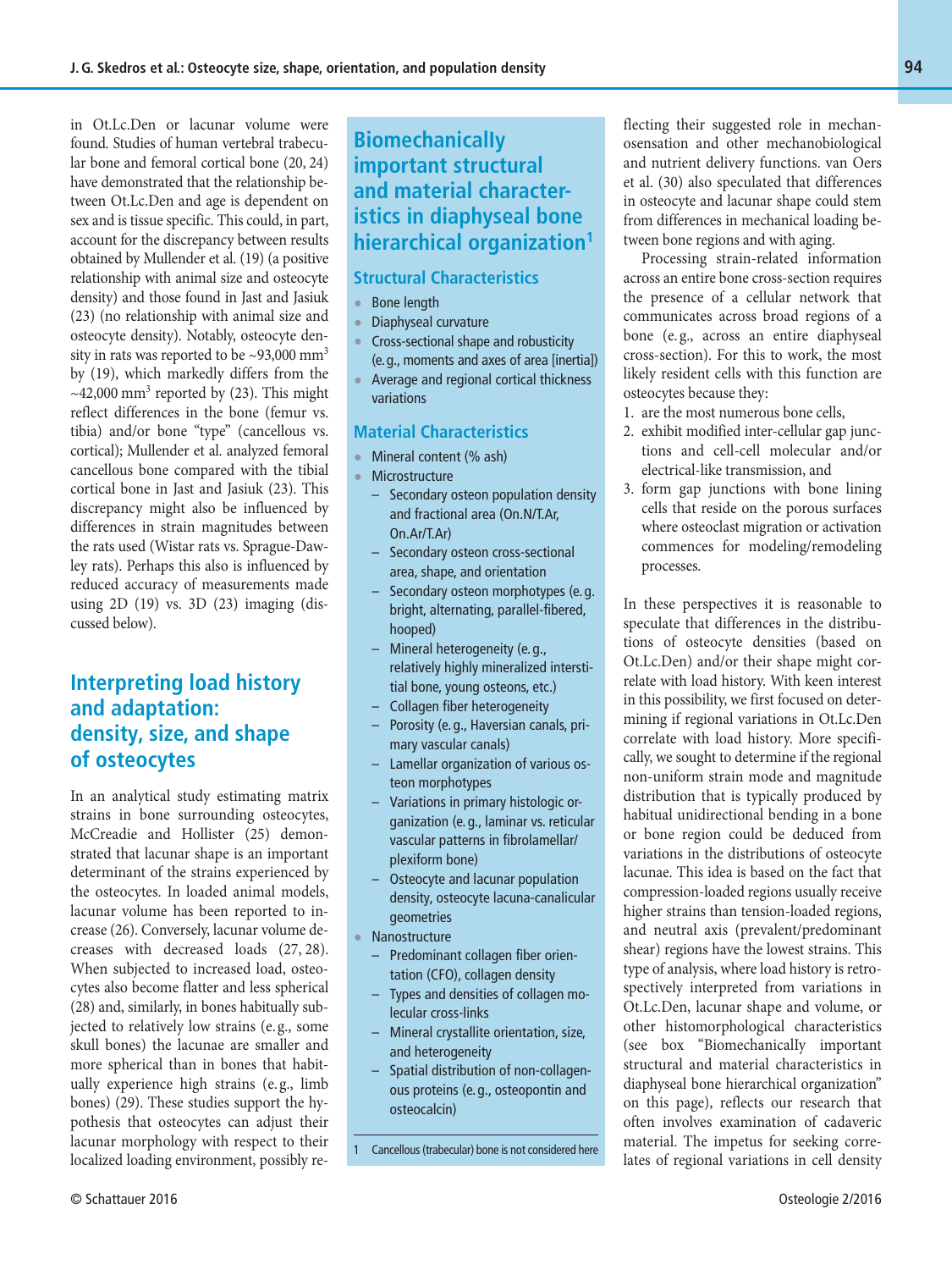and/or histomorphological characteristics with regional variations in load history is the pervasive idea that bone tissue perceives regional non-uniformities in the strain environment, and adjusts its matrix organization accordingly (even at the osteocyte lacunar-canalicular level).

We conjectured that regional differences in osteocyte densities would be present and would reflect differences in the sensitivity of the cellular network for monitoring and ensuring a normal range of strains and detecting microdamage (10, 31). However, we did not find correlations of Ot.Lc.Den with strain history (modes and magnitudes) in relatively simply loaded bones where these relationships should be obvious (including no relationship across a bone' s cortex from the periosteal region to the medullary canal) (10, 11). This result then led to this question: what cellular or histomorphological characteristic, or characteristics, are helpful for interpreting load history of a bone or bone region?

Some readers might think that regional variations in secondary osteon (Haversian system) population density can be very helpful for interpreting load history. In fact, secondary osteon population densities and other osteon morphologic characteristics (e. g., size, shape, etc.) receive great attention in anthropological studies that are aimed at distinguishing species or deciphering the load history within regions of limb bones and ribs. But our review of studies that have considered this possibility reveals that osteon population density and size do not correlate strongly with load history (32). Although there is evidence that osteon size tends to increase toward the endosteum (33), inconsistency in this relationship suggests that, when present, it might be an effect of proximity to the marrow and not a consequence of low strain (34, 35).

We have shown that these gross morphological parameters of osteons are a distant second to the regional patterns in the distribution of predominant collagen fiber orientation and/or secondary osteon morphotypes in reflecting a habitual bending versus torsional load history. These collagen fiber-orientation-based characteristics are stronger correlates than regional variations in mineral content, osteon population densities, Ot.Lc.Den, and likely also osteocyte lacunar shape and size (32, 36).

### **Interpreting load history and adaptation: number of canaliculi per osteocyte and other canalicular parameters**

We re-examined the literature to see if the number of osteocyte canaliculi per cell, or some other canalicular morphological parameter (e. g., length, branching, and modifications in their number), might change with strain characteristics (e. g., magnitude and rate). Some findings related to this issue are reported by Bozal et al. (26) who used orthodontic appliances to alter the

# **Some parameters that might influence osteocyte densities in cortices of limb bones**

- **•** Histologic type (e. g., woven; fibrolamellar; secondary osteons)
- **•** Percentage of secondary bone
- **•** Remodeling rate
- **•** Diaphyseal location: mid diaphysis vs. metaphysis
- **•** "Envelope" (periocortical, middle, endocortical)
- **•** Local rate of osteogenesis (mineral apposition rate) that produced the tissue
- **•** Mean tissue age (viable osteocytes and Ot.Lc.Den decrease with age)
- **•** Prevalent/predominant strain mode and other local strain- or strain-related characteristics (e. g., fluid-flow dynamics; strain gradients)
- **•** Size/resolution and number density of "sensed" entity (i. e., microdamage)
- **•** Metabolic requirements/Mineral homeostasis
- <span id="page-3-1"></span>**•** Nutrient delivery[1](#page-3-0)

loading on rat alveolar (jaw) bone. They measured several osteocyte and lacunar parameters including the number of osteocyte cell processes and the number of canaliculi surrounding each lacuna. No significant changes in the number of osteocyte cell processes and canaliculi were found between the compression-loaded and tension-loaded sides of the bone at baseline and as early as one hour after loading. However, cytoplasmic cell processes increased in length by 29 % in compression and 38 % in tension without changes in cell process width after compression loading and an 18 % decrease in process width after tension loading. Canaliculi increased in width by 10 % in compression and 14 % in tension; however, canalicular length did not change significantly. One hour after applying compression loading, Bozal et al. (26) also reported a 44 % increase in lacunar volume and only minor changes occurred in osteocyte volume with a 24 % decrease in cell body length:width ratio. One hour after applying tension loading, they also found a 29 % increase in lacunar volume and a 54 % decrease in osteocyte volume, in addition to a 19 % decrease in the ratio of cell body length:width ratio.

These results are intriguing because they show phenotypic plasticity of the lacunar-canalicular network as a result of modifications of the strain environment. The challenge is to determine what mechanisms are even more proximate than the matrix strains in causing these changes and whether or not they could be used to distinguish bones habitually loaded in bending (i. e., tension- vs. compression-loaded regions) vs. bones subjected to mixed loading (e. g., substantial torsion/shear). Future studies should consider the possibility that some aspects of the osteocytic network might be more closely associated with fluid-flow dynamics. For example, even though longitudinal strains are low in neutral axis regions, circumferential strain gradients and fluid flux are high (37). As previously suggested (10), variations in circumferential strain gradients might be correlated with variations in Ot.Lc.Den or other lacunar-canalicular characteristics.

<span id="page-3-0"></span>[<sup>1</sup>](#page-3-1) Means/efficiency of nutrient delivery differ significantly between cancellous and cortical bone. For example, in cortical bone the osteocytes can be in closer proximity to the vascular supply and there is greater importance of fluid-flow-mediated delivery driven by functional loading. In contrast, nutrient delivery to trabecular bone is more strongly dependent upon transport/diffusion from the marrow (42).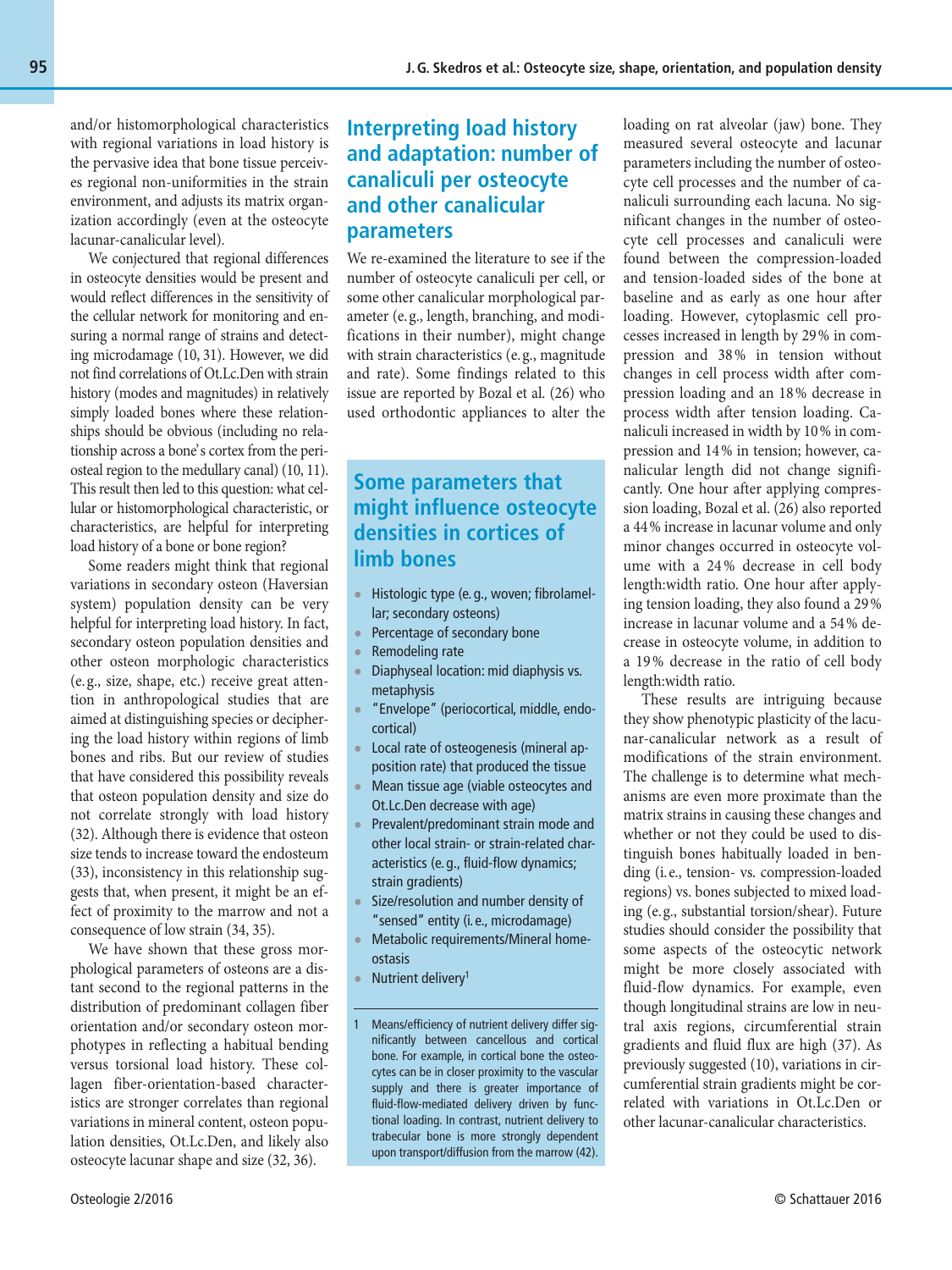

<span id="page-4-0"></span>**Fig. 1** Modeling and remodeling and related influences on osteocyte densities in cortical bone (81, 82). The roles played by sclerostin, WNT signaling pathways, and other factors and pathways are shown in **I** figure 2.

# **Scaling relationships with osteocytes and related parameters**

We warn readers that what follows becomes very confusing because of the myr-

iad and often confounding issues that should be considered in studies of potential scaling relationships between Ot.Lc.Den and body mass, metabolism, or other physiological parameters (see box "Some parameters that might influence osteocyte



<span id="page-4-1"></span>**Fig. 2**  Functions of osteocytes involved in the regulation of osteoblast and osteoclast production; after (83) with permission of Elsevier

 densities in cortices of limb bones" on page 95;  $\blacktriangleright$  [Fig. 1,](#page-4-0)  $\blacktriangleright$  [Fig. 2\)](#page-4-1).

Mullender et al. (19) investigated relationships between trabecular morphology, animal size, and osteocyte density in the femoral heads of 30 adult animals of five mammalian species (rat, rabbit, Rhesus monkey, pig, and cow). They reported that osteocyte density was inversely related to the size of the animals in each species. In turn they speculated that because basal metabolic output is related to body mass, osteocyte density may be related to metabolic rates. However, as described further below, the findings of Mullender et al. contradict results reported previously by Marotti et al. (38), Hobdell and Howe (39), and also those subsequently conducted by Remaggi et al. (40) and Ferretti et al. (41). This contradiction may reflect Mullender and co-workers' examination of cancellous (trabecular) bone compared to (40, 41) who examined cancellous and cortical (compact) bone with various histological types (woven, parallel-fibered, and lamellar). The means and efficiency of nutrient delivery also clearly differ between cancellous and cortical bone (42).

When analyzing woven bone (lacking secondary osteons) and parallel-fibered bone (secondary osteons are common) in long bones (mainly tibiae and femora) of ten mature animal species (including human), Marotti et al. (38) found that neither Ot.Lc.Den nor lacunar volume correlate with animal body size. Instead, parallel-fibered bone has lower Ot.Lc.Den than woven bone. To explain this finding they emphasized that the main purpose of woven bone is to deposit relatively irregular and unorganized bone for animals that are growing rapidly. Hence rapid bone deposition would require the recruitment of additional osteocytes, as also recognized later by others (43–45).

Hobdell and Howe (39) examined cortical bone from the mandibles of five mammalian species and from long bone (unspecified) diaphyses from 15 reptilian species wherein they focused on primary bone in their Ot.Lc.Den analysis. Among the mammalian species, they reported only small differences in Ot.Lc.Den, most notably, the similar results in their mouse and elephant specimens.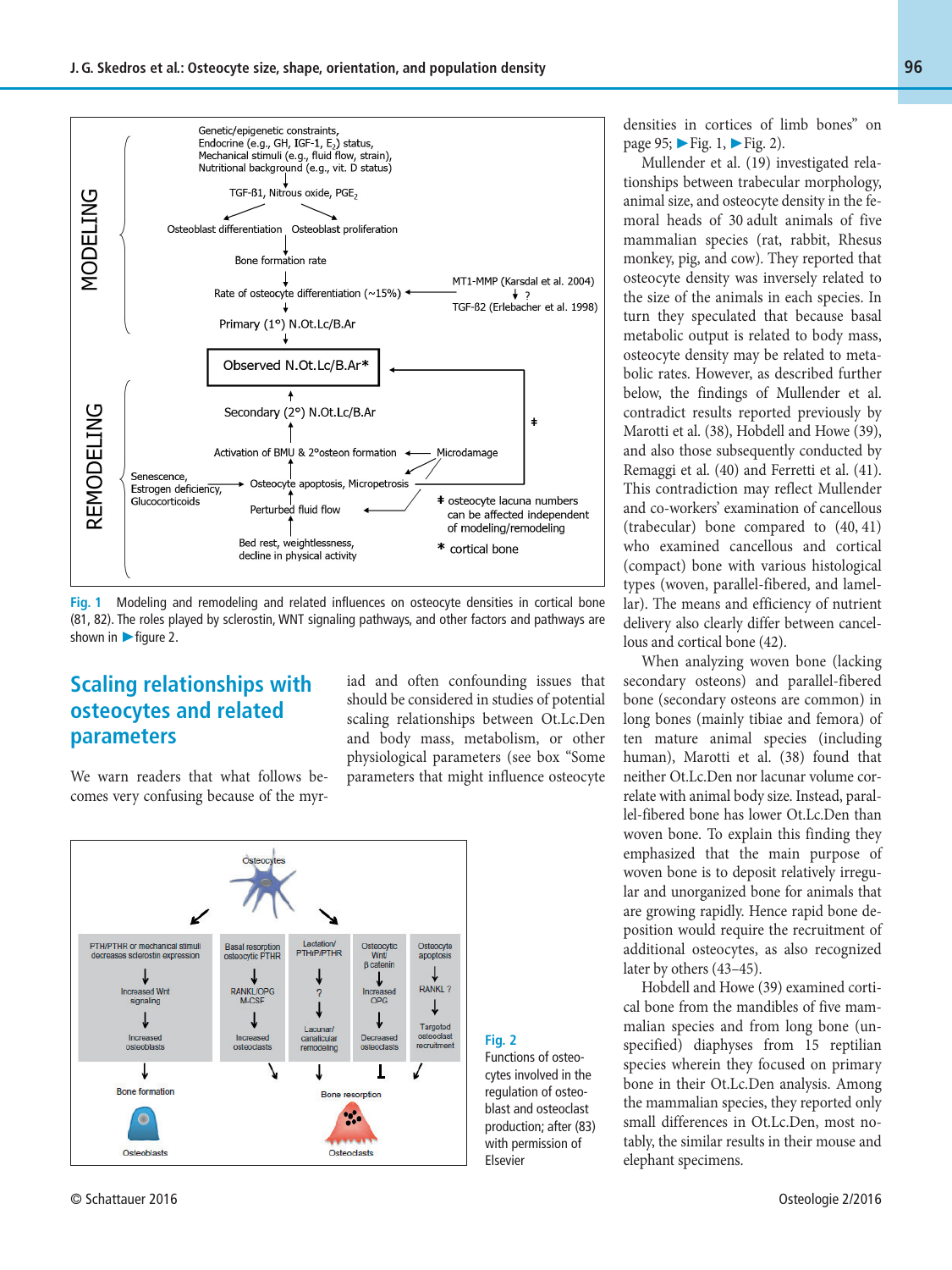Using woven and parallel-fibered bone from the mid-diaphyses of long bones of seven animal species, Remaggi et al. (40) measured osteocyte canalicular density, which they expressed as the number of canaliculi per 10 μm length of bone rather than the number of cell processes or canaliculi per individual osteocyte lacuna. Their data from frogs, rabbits, horses, dogs, and humans show increased canalicular densities in woven bone compared to parallel-fibered bone (p < 0.001). Their data from chicks and cows were similar  $(p=0.5)$ . But, unlike Mullender et al. (19), they did not find any correlation between osteocyte density and body size of the species. However, they emphasized that Mullender et al. (19) analyzed cancellous bone without making any distinction for potential histological variations. Consequently, Remaggi and coworkers noted that some species (e. g. rat and rabbit), whose skeleton undergoes little or no remodeling, the bone tissues making up the bony trabeculae of cancellous bone may differ considerably from remodeled trabeculae of other species (monkey, pig, cow). Using the same techniques and specimens in Remaggi et al. (40), Ferretti et al. (41) analyzed parallel- fibered bone and lamellar bone (woven bone was not examined). Consequently, these two studies show:

- 1. increased osteocyte canalicular density
- in parallel-fibered when compared to lamellar bone (p < 0.001), and
- 2. woven bone contains the highest osteocyte canalicular density followed by parallel-fibered and lamellar bone.

The findings of these two studies led to the general conclusion that osteocyte shape, size, and density, and canalicular density mainly depend on the microarchitecture of the bone tissues rather than species. But they could not explain the bigger lacunar area in their frog specimens compared with the other animals.

Bromage et al. (46) found an inverse relationship between Ot.Lc.Den in lamellar bone and body mass of 9 mammalian species ( $r = -0.85$ ;  $p < 0.01$ ). They suggested that Ot.Lc.Den reflects the rate of osteoblast proliferation, transformation, and incorporation into bone during growth. Cubo et al. (44) also found cellular density, among a number of other histomorphometric parameters, to be significantly correlated to femoral growth rate. Osteocyte lacunar densities should therefore be higher in mammals with rapid growth, small body mass, and whose osteoblast proliferation rates would lead to higher incorporation. Ot.Lc.Den can also vary depending on the developmental history of the bone tissue, as has been shown in woven bone in the rat when formed via intramembranous osteogenesis compared to endochondrally derived woven bone (45).

In view of the studies discussed above, we suggest that there are five most important mechanobiological influences on Ot.Lc.Den (see box "Relative priorities of general mechanobiological factors or requirements on osteocyte density" on this page). However, as discussed below, their order of importance might require substantial adjustment in view of additional considerations.

### **Additional considerations for studies of scaling relationships**

Variations in osteocyte-related parameters between regions of the same bone can confound attempts to detect scaling relationships. An example of this can be found in the data from Canè, Marotti et al. (47). They analyzed cortical and cancellous bone from cross-sections from femora, tibiae,

### <span id="page-5-1"></span>**Relative priorities of general mechanobiological factors or requirements on osteocyte density[1](#page-5-0)**

**Listed in order of putative importance:**  top = most important, bottom = least important

- 1. Histology/Tissue Constraints
- 2. Microdamage Detection
- 3. Social/Communication
- 4. Nutrition
- <span id="page-5-0"></span>5. Metabolism
- [1](#page-5-1) The order of importance might need to be arranged differently for cancellous vs. cortical bone. The "volume effect" is also an important consideration in this context. See text for discussion.

and humeri of three mature dogs. They found that Ot.Lc.Den is not uniform throughout the skeleton of these animals. They found that Ot.Lc.Den changes significantly between different locations of the bones: highest in cancellous bone of the metaphyses and lowest in cortical bone of the diaphyses.

D'Emic and Benson (48) examined osteocyte lacuna volume from primary parallel-fibered cortical bone from 69 femora and humeri specimens from 35 extant bird species. The body masses ranged from 10–120,000 g. They used polarized light microscopy and 100 μm transverse sections to obtain these data, and then ran correlations with bone mass and metabolic rate. They found a scaling relationship in which increasing avian body mass  $(r^2=0.57;$ p < 0.001) and mass-specific basal metabolic rate ( $r^2$ =0.12; p < 0.001) correlate with increased osteocyte volume. Though statistically significant, the relationships were admittedly weak.

In our study of domesticated turkey ulnae (49), we found high Ot.Lc.Den compared to mammals of a similar size. High Ot.Lc.Den in the turkey ulna is consistent with high Ot.Lc.Den in domesticated chickens (38, 40). Although these three studies used 2D measurements, the two bird species (*Buteo buteo*, *Struthio camelus*) examined by Stein and Werner (43) using quasi 3D transmitted light microscopy also revealed high Ot.Lc.Den when compared to mammals ( $\blacktriangleright$  Tab. 2 [see online supplementary material to this article on www. osteologie-journal.de]). As previously spec ulated (49), it may be that substantially greater Ot.Lc.Den in avian species compared to mammals is a function of their relatively higher specific metabolic rate (metabolic rate per kilogram body mass).

Christen et al. (50) provide a novel explanation for the typically moderate-tostrong negative correlation that has been shown between body mass and Ot.Lc.Den in mammals. Using a computational model of bone modeling and remodeling, they found an inverse relationship between bone turnover rates and animal size, which might indicate that cancellous bone scaling could be linked to metabolic rather than mechanical adaptations. In this context it is likely that: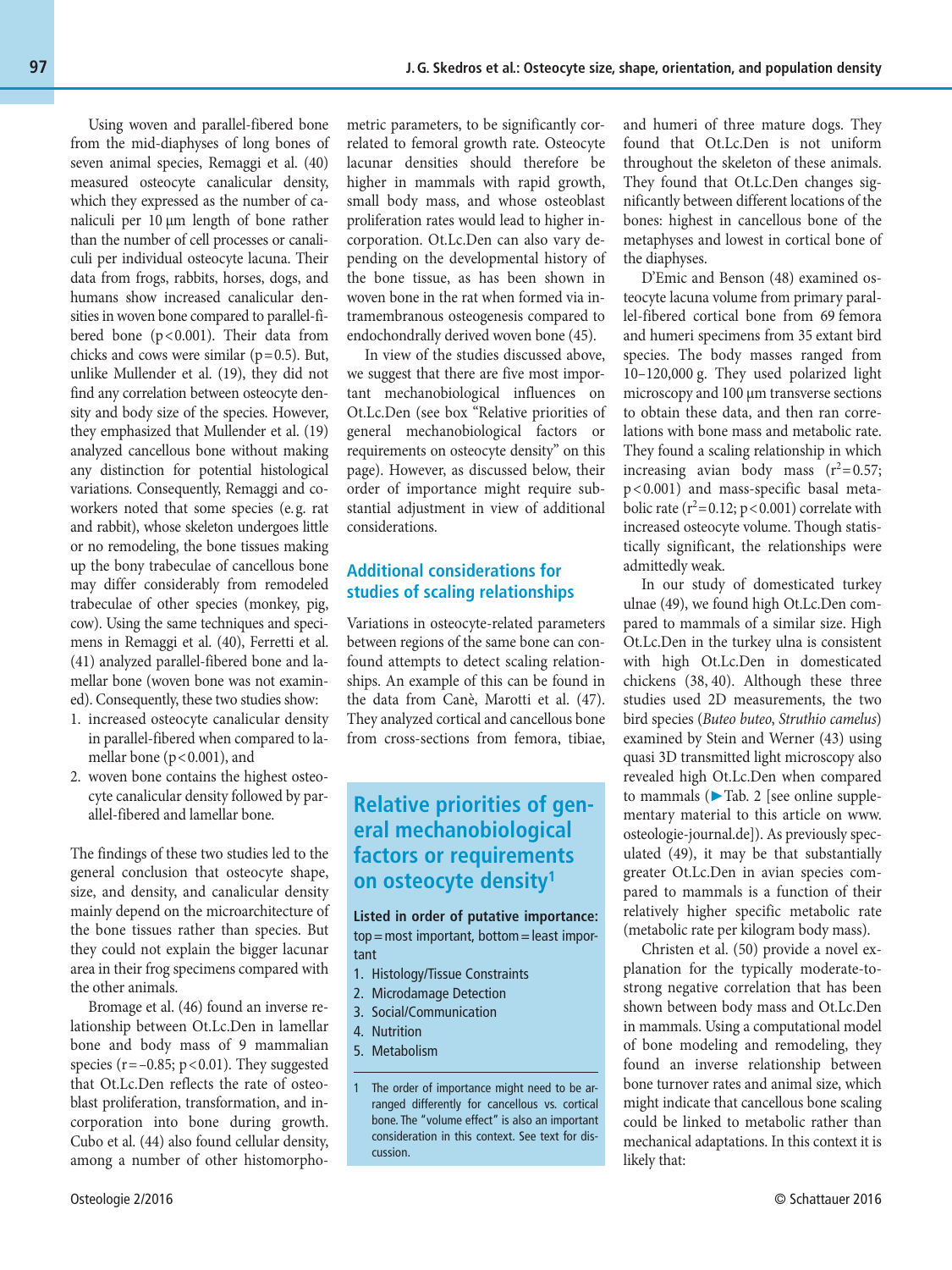- 1. metabolism should be moved farther up the list shown in box "Relative priorities of general mechanobiological factors or requirements on osteocyte density" on page 97, and
- 2. the order of importance of the listed factors/requirements differs for cancellous vs. cortical bone.

### **Contradictions between intra-species and inter-species comparisons**

Here we examine two studies that used intra-species comparisons and did not find the inverse relationships between Ot.Lc.Den and body or bone mass shown above in inter-species comparisons.

Vashishth et al. (51) found that for both male and female humans of all ages (range: 23–91 years) extracellular matrix volume (which is an expression for bone mass) for cortical and cancellous bone can be predicted  $(r^2=0.98)$  by Ot.Lc.Den. In other words, increased Ot.Lc.Den values correlate with increased bone mass of the specimens that they analyzed. They concluded that bone mass is determined by the control of osteocyte number. This finding deemphasizes the role of mechanical adaptation with regards to body mass regulation, claiming instead that loading indirectly influences bone mass by affecting "osteocyte recruitment and death."

 Bromage et al. (52) examined Ot.Lc.Den in 11 femur specimens from adult humans of Bantu African origin (from 2D backscattered electron images) and ran correlations with age, height, and body mass. They reported a significant correlation with body height ( $r = 0.63$ ,  $p = 0.04$ ). Though based on a small sample size, this finding contradicts the findings of the aforementioned studies suggesting that animal size is inversely related to Ot.Lc.Den. Bromage et al. reconcile this discrepancy by arguing that metabolic differences between species necessitate fewer osteocytes in larger animals because they are growing over longer periods of time compared to smaller species. However, because metabolism should not differ widely within a specific species, size differences result from a greater number of osteocytes, which allow bones to grow more during the same amount of time.

### **Does the "stressed volume effect" play a role in scaling relationships?**

The "stressed volume effect" (or "volume effect") is a concept that is based on the idea (proven experimentally) that larger structures are more prone to failure than smaller structures (32, 53–55). This is because failures are initiated at flaws in the material of a structure, and larger volumes are more likely to contain a significant flaw (56). In applying this concept to a largevolume vs. a small-volume bone made of the same material, Taylor (57) argues that the larger bone is more prone to fatigue failure than the smaller bone. In this situation, natural selection would favour a mechanism for reducing and repairing the higher probability of flaws in large-volume bones. The volume effect also implies that bones in larger animals cannot withstand as much stress in daily use as bones in smaller animals. Hence, a bone from a large animal would be comparatively weaker, with the stress concentrator effect of osteocyte lacunae also contributing disproportionately. Taylor (57) suggests that this paradox is resolved in larger animals by enhancing the bone material through histological modifications. The potentially deleterious consequences (e. g., the accumulation of microfractures leading to fracture) of the volume effect in larger bones can be minimized using additional methods, including,

- 1. adjusting the animal's ambulatory activities (e. g., elephants canter, and never gallop), and
- 2. adjusting joint and bone alignment (i. e., "posture") and the bone's cross-sectional geometric properties in order to reduce deleterious levels of strain and bending moments (58, 59).

We find it notable that these important issues are not considered in the aforementioned studies that have considered the possibility of scaling relationships involving osteocyte densities, Ot.Lc.Den, and other lacunar parameters.

### **Modify the order of the mechano biological factors/requirements listed in the box?**

In view of contradictions described above regarding potential scaling relationships and accommodations that minimize the volume effect, readers should consider reordering the list shown in box "Relative priorities of general mechanobiological factors or requirements on osteocyte density" on page 97. For example, we placed "microdamage detection" relatively high on the list because of its obvious importance in helping avoid fractures by repairing microdamage. But the population densities of the "microdamage detectors" (i. e., the osteocytes) do not increase as might be expected in larger bones (in larger animals). This is because it is likely that adjustments at the tissue level and modifications of animal ambulation/behavior and/or bonejoint mechanics effectively nullify the volume effect. Consequently, microdamage detection might play a role that has lesser importance than what is shown in the box.

### **Emerging 3D imaging technologies**

▶ Table 2 lists selected studies that have used 3D imaging to examine Ot.Lc.Den in various bones. Recent studies using highresolution imaging in 3D support the general idea that 2D data can be highly errant (2, 60). Cardoso et al. (60) state: "While LM and CLSM [light microscopy and confocal laser scanning microscopy] can provide detailed assessment of bone microarchitecture, the histological processing required for these imaging modalities, the low penetration depth, and the errors arising from 2D mechanical sectioning are among the inconveniences of these approaches. New interference approaches, non-linear imaging, and super-resolution microscopes may achieve imaging below the optical limit, 20 nm."

Hannah et al. (61) assert that the best way to study the lacunar-canalicular network and Ot.Lc.Den is with 3D imaging techniques. They argue that studies reporting 3D data derived from 2D images (62) and unaltered 2D data (5) are insufficient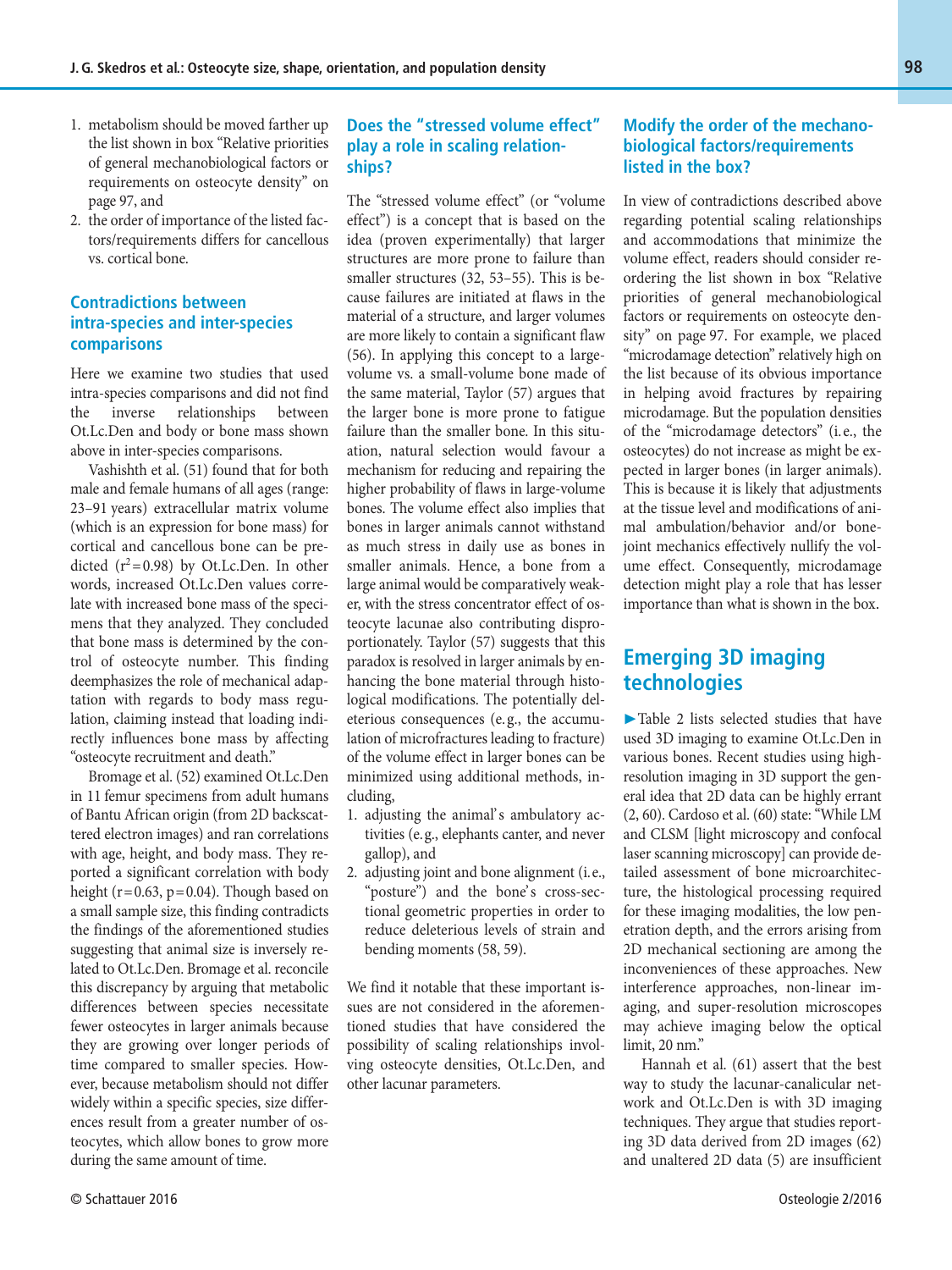when it comes to studying the complex 3D structures of bone histology. Dong et al. (63) also echo this idea. Limitations of even the highest resolution 3D imaging technologies currently available include the relatively reduced ability to discern fine details such as cement lines and patterns of collagen lamellar organization. However, improvements are expected as technological advances continue to be made (64).

#### **Conclusions**

Important considerations in studies of osteocyte mechanobiology include cell viability and potential scaling relationships between metabolism or body/bone mass and osteocyte lacunar population density, size and lacunar-canalicular geometries. Osteocyte and osteocyte lacunar distribution and related morphological parameters can also depend on species, sex, age, bone type (cortical vs. cancellous), local histology and cell recruitment rates, bone location (e. g., diaphyseal vs. metaphyseal), as well as developmental history. The stressed volume effect, typical ambulatory activities, and joint and bone functional mechanics and postures can be important in these contexts.

#### **Acknowledgements**

The authors thank Professor Timothy Bromage for comments on the manuscript.

#### **Conflict of interest**

The authors report no conflict of interest.

### **References**

- 1. Kerschnitzki M, Wagermaier W, Roschger P et al. The organization of the osteocyte network mirrors the extracellular matrix orientation in bone. J Struct Biol 2011; 173 (2): 303–311.
- 2. Schneider P, Meier M, Wepf R, Muller R. Towards quantitative 3D imaging of the osteocyte lacunocanalicular network. Bone 2010; 47 (5): 848–858.
- 3. Turner CH, Robling AG, Duncan RL, Burr DB. Do bone cells behave like a neuronal network? Calcif Tissue Int 2002; 70 (6): 435–442.
- 4. Colopy SA, Benz-Dean J, Barrett JG et al. Response of the osteocyte syncytium adjacent to and distant from linear microcracks during adaptation to cyclic fatigue loading. Bone 2004; 35: 881–891.
- 5. Power J, Noble BS, Loveridge N et al. Osteocyte lacunar occupancy in the femoral neck cortex: an

association with cortical remodeling in hip fracture cases and controls. Calcif Tissue Int 2001; 69: 13–19.

- 6. Qiu S, Rao DS, Palnitkar S, Parfitt AM. Reduced iliac cancellous osteocyte density in patients with osteoporotic vertebral fracture. J Bone Miner Res 2003; 18 (9): 1657–1663.
- 7. Qiu S, Rao DS, Palnitkar S, Parfitt AM. Age and distance from the surface but not menopause reduce osteocyte density in human cancellous bone. Bone 2002; 31 (2): 313–318.
- Sambrook PN, Hughes DR, Nelson AE et al. Osteocyte viability with glucocorticoid treatment: relation to histomorphometry. Ann Rheum Dis 2003; 62 (12): 1215–1217.
- 9. Iwamoto J, Matsumoto H, Takeda T et al. Effects of vitamin K2 on cortical and cancellous bone mass, cortical osteocyte and lacunar system, and porosity in sciatic neurectomized rats. Calcif Tissue Int 2010; 87 (3): 254–262.
- 10. Skedros JG, Grunander TR, Hamrick MW. Spatial distribution of osteocyte lacunae in equine radii and third metacarpals: considerations for cellular communication, microdamage detection and metabolism. Cells, Tissues, Organs 2005; 180 (4): 215–236.
- 11. Skedros JG. Osteocyte lacuna population densities in sheep, elk and horse calcanei. Cells Tissues Organs 2005; 181 (1): 23–37.
- 12. Da Costa Gómez TM, Barrett JG, Sample SJ et al. Up-regulation of site-specific remodeling without accumulation of microcracking and loss of osteocytes. Bone 2005; 37 (1): 16–24.
- 13. Bloch SL, Kristensen SL, Sorensen MS. The viability of perilabyrinthine osteocytes: a quantitative study using bulk-stained undecalcified human temporal bones. Anat Rec (Hoboken) 2012; 295 (7): 1101–1108.
- 14. Mullender MG, van der Meer DD, Huiskes R, Lips P. Osteocyte density changes in aging and osteoporosis. Bone 1996; 18: 109–113.
- 15. Frost HM. In vivo osteocyte death. Am J Orthop 1960; 42-A: 138–143.
- 16. Baud CA, Auil E. Osteocyte differential count in normal human alveolar bone. Acta Anat 1971; 78: 287–299.
- 17. Wong SYP, Evans RA, Needs C et al. The effect of age on bone composition and viability in the femoral head. J Bone and Joint Surg 1985; 67 (A): 274–283.
- 18. Wong SYP, Evans RA, Needs C et al. The pathogenesis of osteoarthritis of the hip. Clin Orthop Rel Res 1987; 214: 305–312.
- 19. Mullender MG, Huiskes R, Versleyen H, Buma P. Osteocyte density and histomorphometric parameters in cancellous bone of the proximal femur in five mammalian species. J Orthop Res 1996; 14: 972–979.
- 20. Vashishth D, Verborgt O, Divine G et al. Decline in osteocyte lacunar density in human cortical bone is associated with accumulation of microcracks with age. Bone 2000; 26 (4): 375–380.
- 21. Carter Y, Thomas CD, Clement JG, Cooper DM. Femoral osteocyte lacunar density, volume and morphology in women across the lifespan. J Struct Biol 2013; 183 (3): 519–526.
- 22. Busse B, Djonic D, Milovanovic P et al. Decrease in the osteocyte lacunar density accompanied by hypermineralized lacunar occlusion reveals failure

and delay of remodeling in aged human bone. Aging Cell 2010; 9 (6): 1065–1075.

- 23. Jast J, Jasiuk I. Age-related changes in the 3D hierarchical structure of rat tibia cortical bone characterized by high-resolution micro-CT. J Appl Physiol 2013; 114 (7): 923–933.
- 24. Vashishth D, Koontz J, Fyhrie D. Age-dependence of osteocyte lacunar density is sexually dimorphic in human vertebral cancellous bone.  $46^{\text{th}}$  Annual Meeting of the Orthopaedic Research Society 2000; 702.
- 25. McCreadie BR, Hollister SJ. Strain concentrations surrounding an ellipsoid model of lacunae and osteocytes. Comput Methods Biomech Biomed Engin 1997; 1 (1): 61–68.
- 26. Bozal CB, Sanchez LM, Mandalunis PM, Ubios AM. Histomorphometric study and three-dimensional reconstruction of the osteocyte lacuno-canalicular network one hour after applying tensile and compressive forces. Cells Tissues Organs 2013; 197 (6): 474–483.
- 27. Britz HM, Carter Y, Jokihaara J et al. Prolonged unloading in growing rats reduces cortical osteocyte lacunar density and volume in the distal tibia. Bone 2012; 51 (5): 913–919.
- 28. Sugawara Y, Kamioka H, Ishihara Y et al. The early mouse 3D osteocyte network in the presence and absence of mechanical loading. Bone 2013; 52 (1): 189–196.
- 29. Vatsa A, Breuls RG, Semeins CM et al. Osteocyte morphology in fibula and calvaria – is there a role for mechanosensing? Bone 2008; 43 (3): 452–458.
- 30. van Oers RF, Wang H, Bacabac RG. Osteocyte shape and mechanical loading. Curr Osteoporos Rep 2015; 13 (2): 61–66.
- 31. Martin RB. Fatigue microdamage as an essential element of bone mechanics and biology. Calcif Tissue Int 2003; 73 (2): 101–107.
- 32. Skedros JG. Interpreting load history in limb-bone diaphyses: important considerations and their biomechanical foundations. In: Crowder C, Stout S, editors. Bone Histology: An Anthropological Perspective. Boca Raton, Florida, USA: CRC Press 2012; 153–220.
- 33. Britz HM, Thomas CD, Clement JG, Cooper DM. The relation of femoral osteon geometry to age, sex, height and weight. Bone 2009; 45 (1): 77–83.
- 34. Skedros JG, Mason MW, Bloebaum RD. Modeling and remodeling in a developing artiodactyl calcaneus: a model for evaluating Frost's mechanostat hypothesis and its corollaries. Anat Rec 2001; 263: 167–185.
- 35. Skedros JG, Su SC, Bloebaum RD. Biomechanical implications of mineral content and microstructural variations in cortical bone of horse, elk, and sheep calcanei. Anat Rec 1997; 249 (3): 297–316.
- 36. Skedros JG, Keenan KE, Williams TJ, Kiser CJ. Secondary osteon size and collagen/lamellar organization ("osteon morphotypes") are not coupled, but potentially adapt independently for local strain mode or magnitude. J Struct Biol 2013; 181 (2): 95–107.
- 37. Judex S, Gross TS, Zernicke RF. Strain gradients correlate with sites of exercise-induced boneforming surfaces in adult skeleton. J Bone Miner Res 1997; 12: 1737–1745.
- 38. Marotti G, Canè V, Palazzini S, Palumbo C. Structure-function relationships in the osteocyte. Ital J Miner Electrolyte Metab 1990; 4: 93–106.